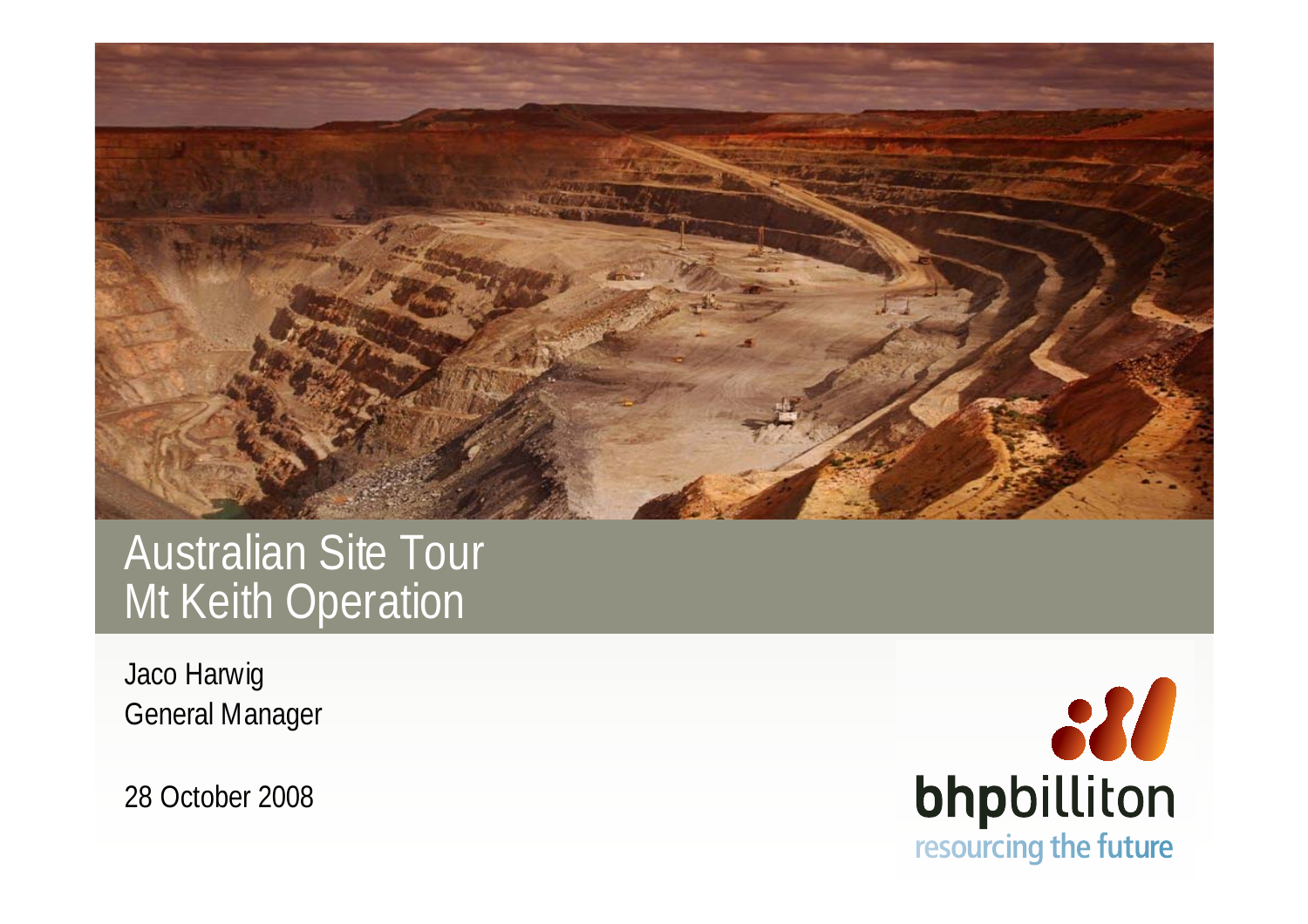### Important notices

Reliance on third party information The views expressed here contain information that have been derived from publicly<br>available sources that have not been independently verified. No representation or warranty is made as to

#### **Forward looking statements**

This presentation includes forward-looking statements within the meaning of the U.S. Securities Litigation Reform Act of 1995<br>regarding future events and the future financial performance of BHP Billiton. These forward-look

#### **No offer of securities**

Nothing in this release should be construed as either an offer to sell or a solicitation of an offer to buy or sell BHP Billiton securities in any jurisdiction.

#### **Cautionary Note to US Investors**

The SEC generally permits mining companies in their filings with the SEC to disclose only those mineral deposits that the company can economically and legally extract. Certain terms in this presentation, including "resourc

Competent Persons for Mineral Resources and Ore Reserves are named in the BHP Billiton Annual Report 2008, which can be viewed at www.bhpbilliton.com. Phil Hopkins (Resource and Reserves), who is a member of AuslMM and ful **bhp**billiton

resourcing the future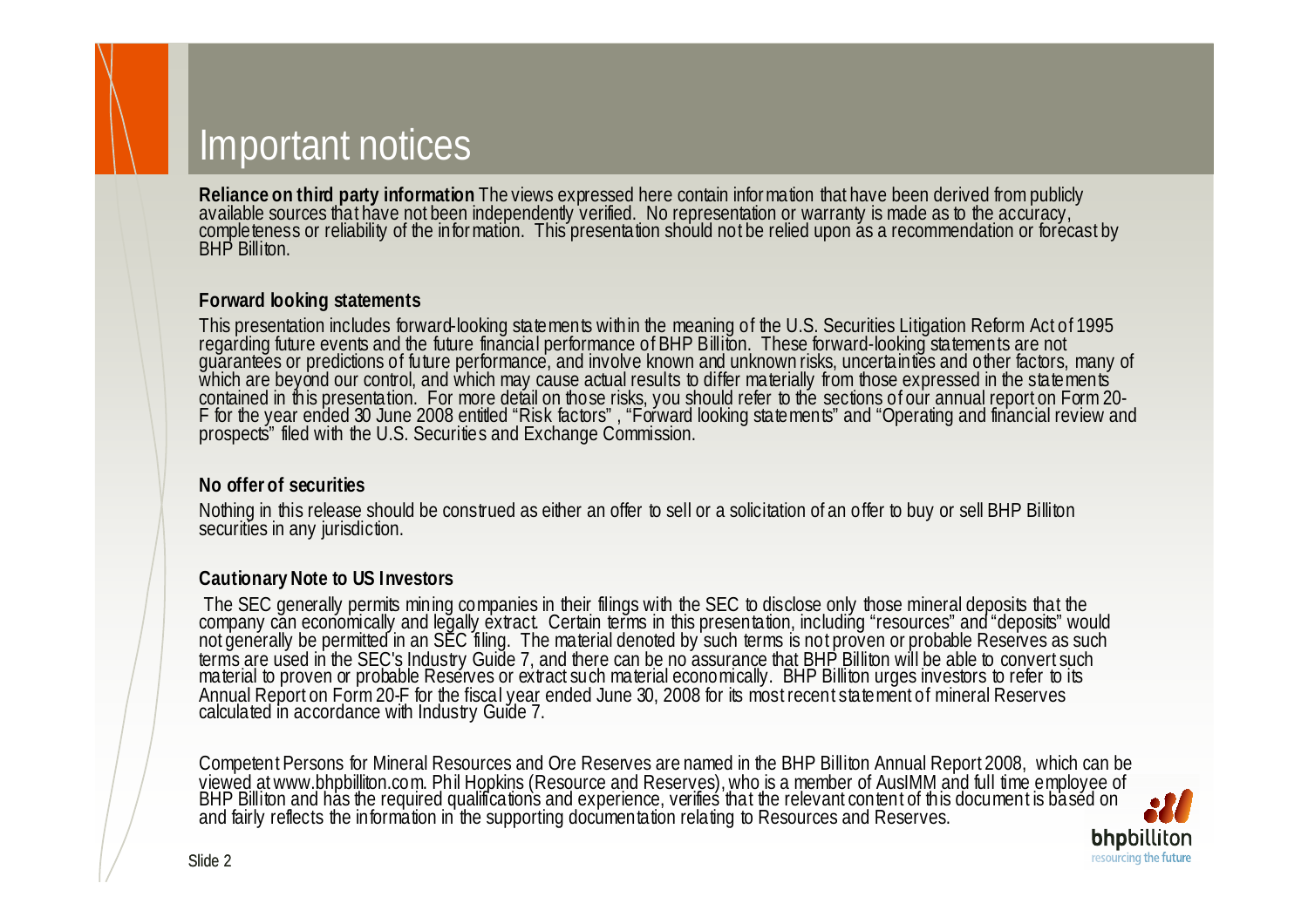#### Key Messages

#### **Sustainability**

Business Overview

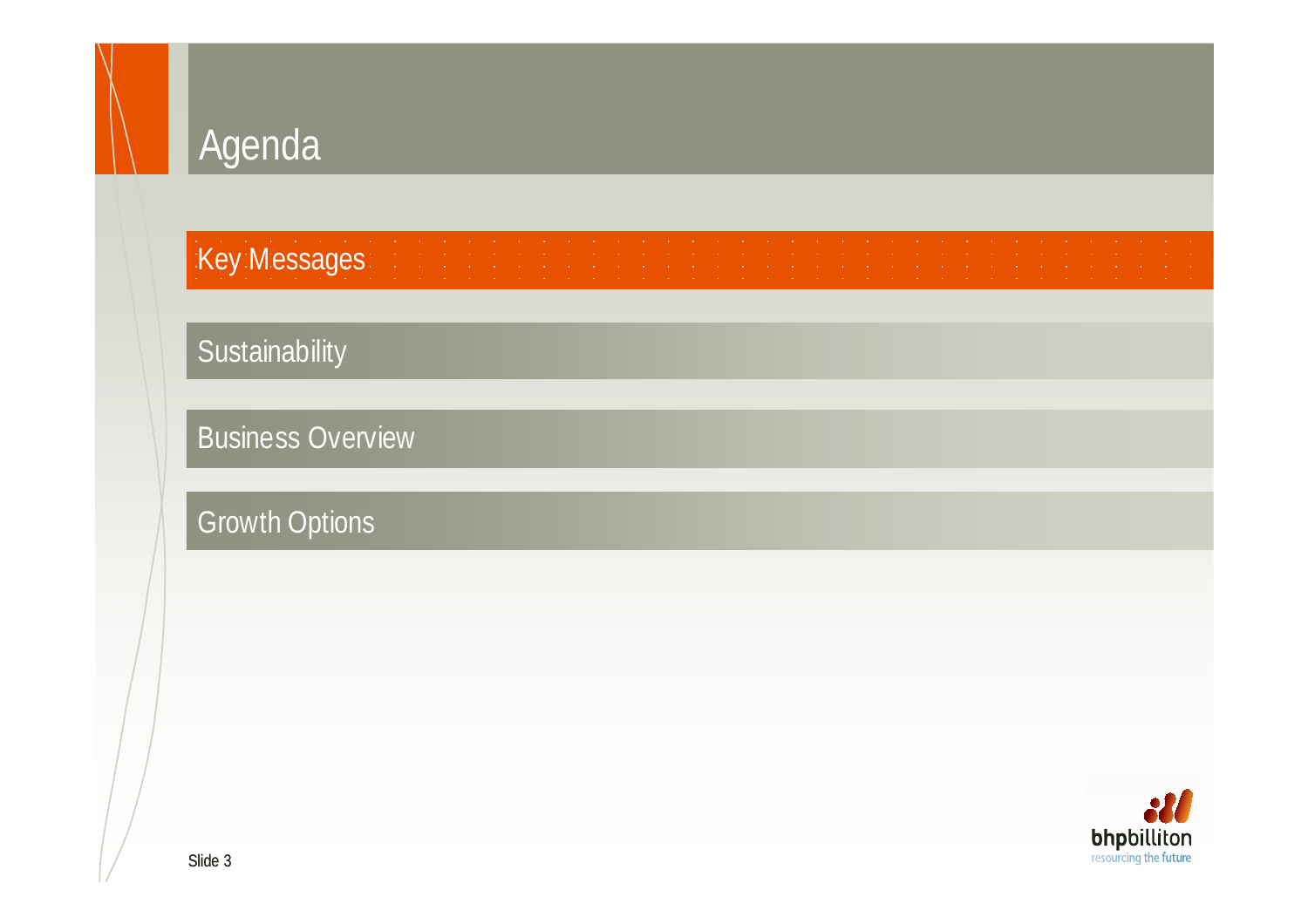#### Key messages

- •Increasing mining rate to compensate for increased strip ratio
- •Processing plant improvements to treat talc ores
- •Owner operator
- •Growth options

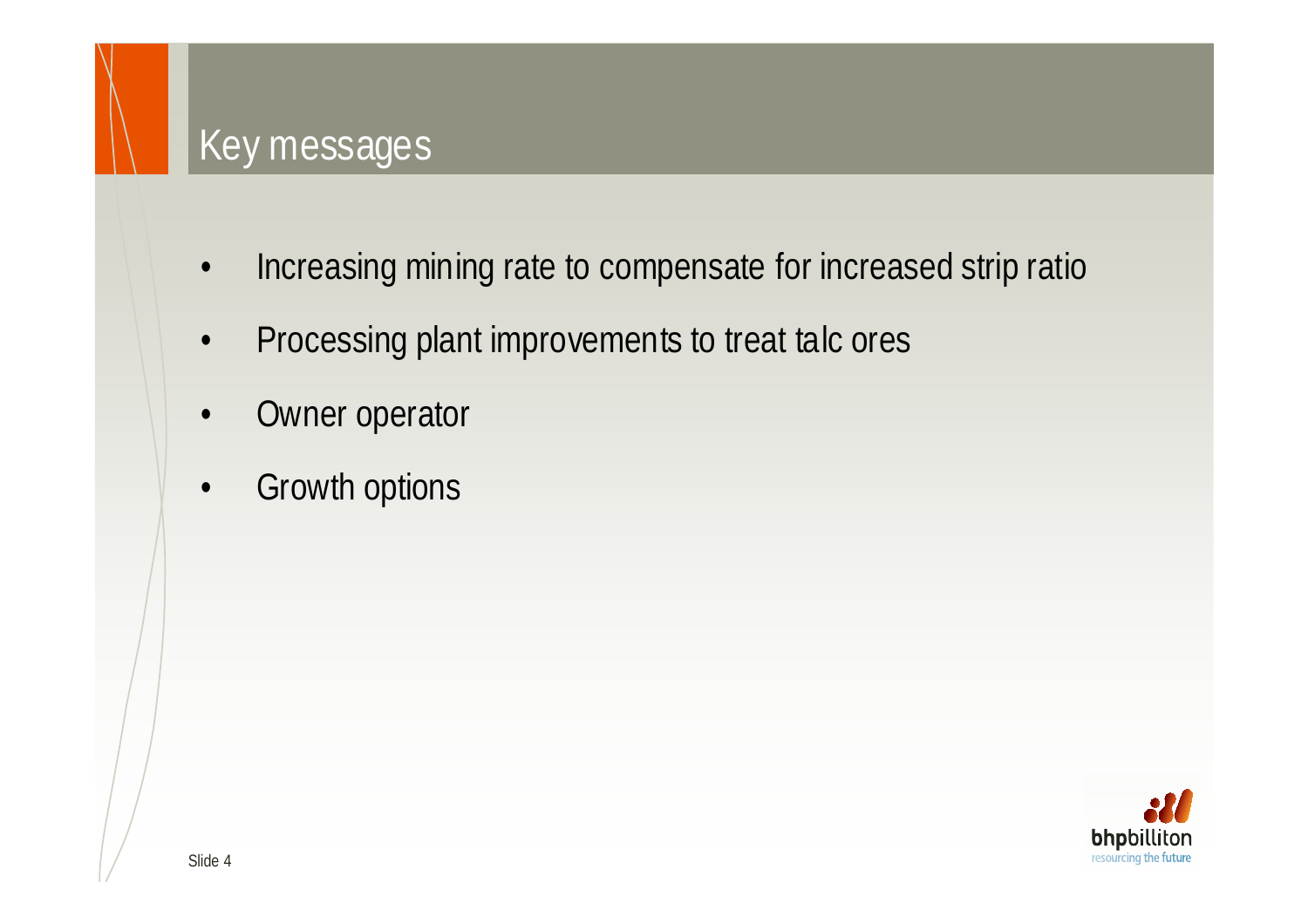Key Messages

**Sustainability** 

Business Overview

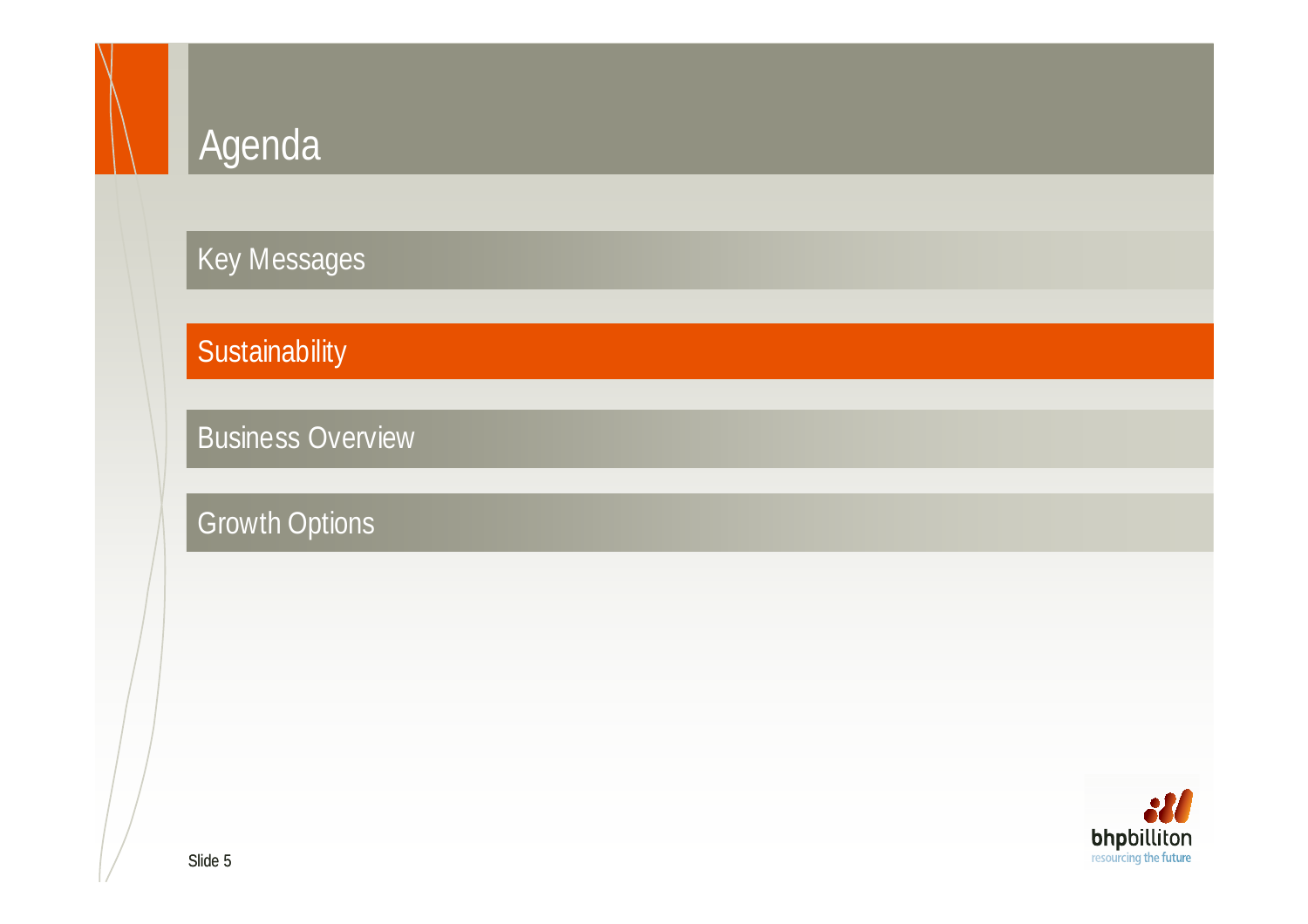## Zero Harm – our focus

**Total Recordable Injury Frequency Rate (TRIFR)**





*Boarding ramp*

We are determined to improve our safety performance through:

- – Continued implementation of Fatal Risk Control Protocols
- – An emphasis on field leadership and operational discipline
- –In-pit monitoring using radars
- – Pit fleet boarding ramps to reduce personnel-equipment interaction
- – Targeted programs to reduce the incidence of soft tissue injuries

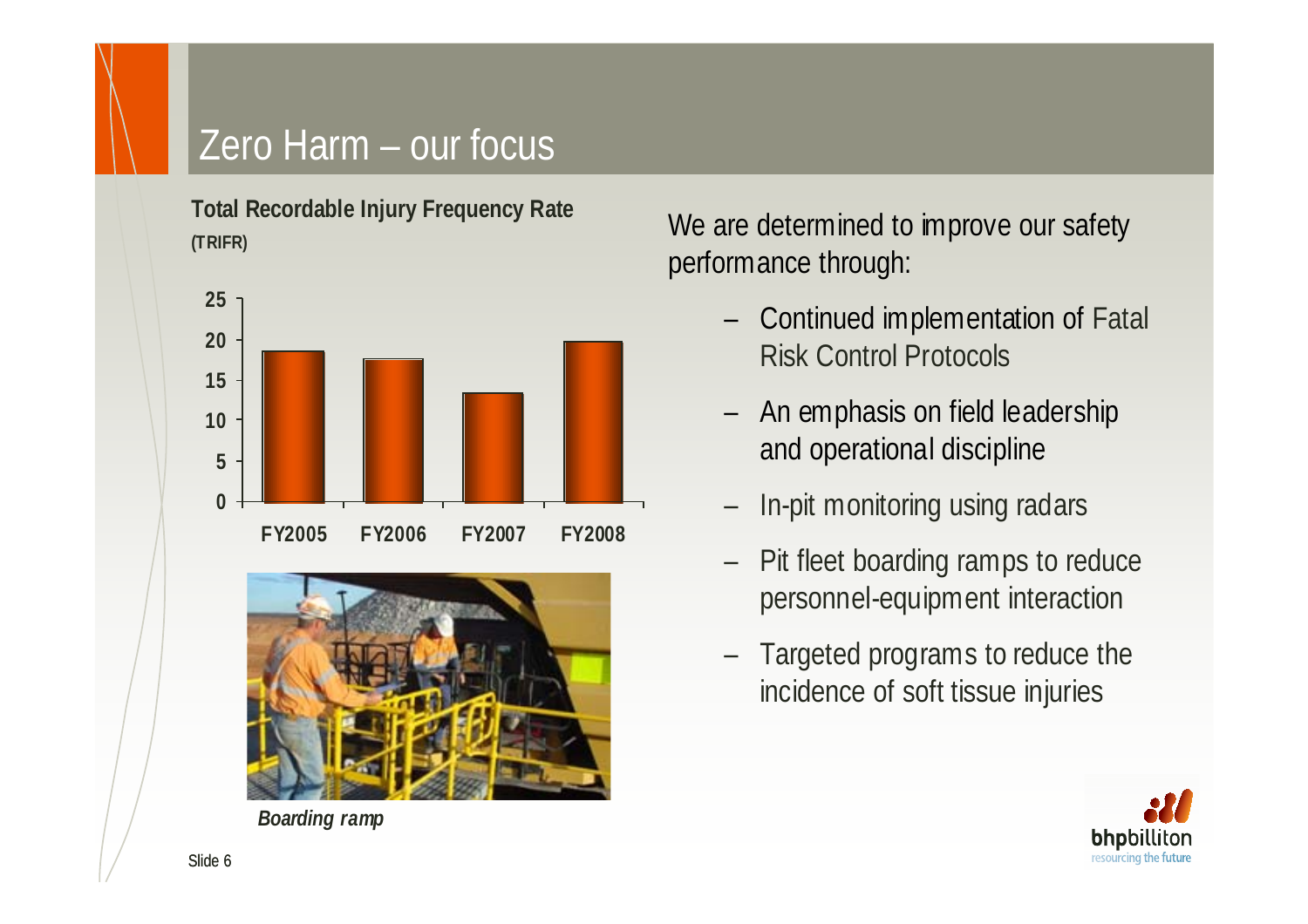### People

#### **Current Workforce:**

- Nickel West Staff: 28515% Female and 85% Male
- Contractors: 786 12% Female and 88% Male
- Total Workforce: 10713% Indigenous

#### **Key Diversity Strategies:**

- Work Readiness Programs
- Indigenous Participation Strategy
- A proactive recruitment model based on promoting diversity



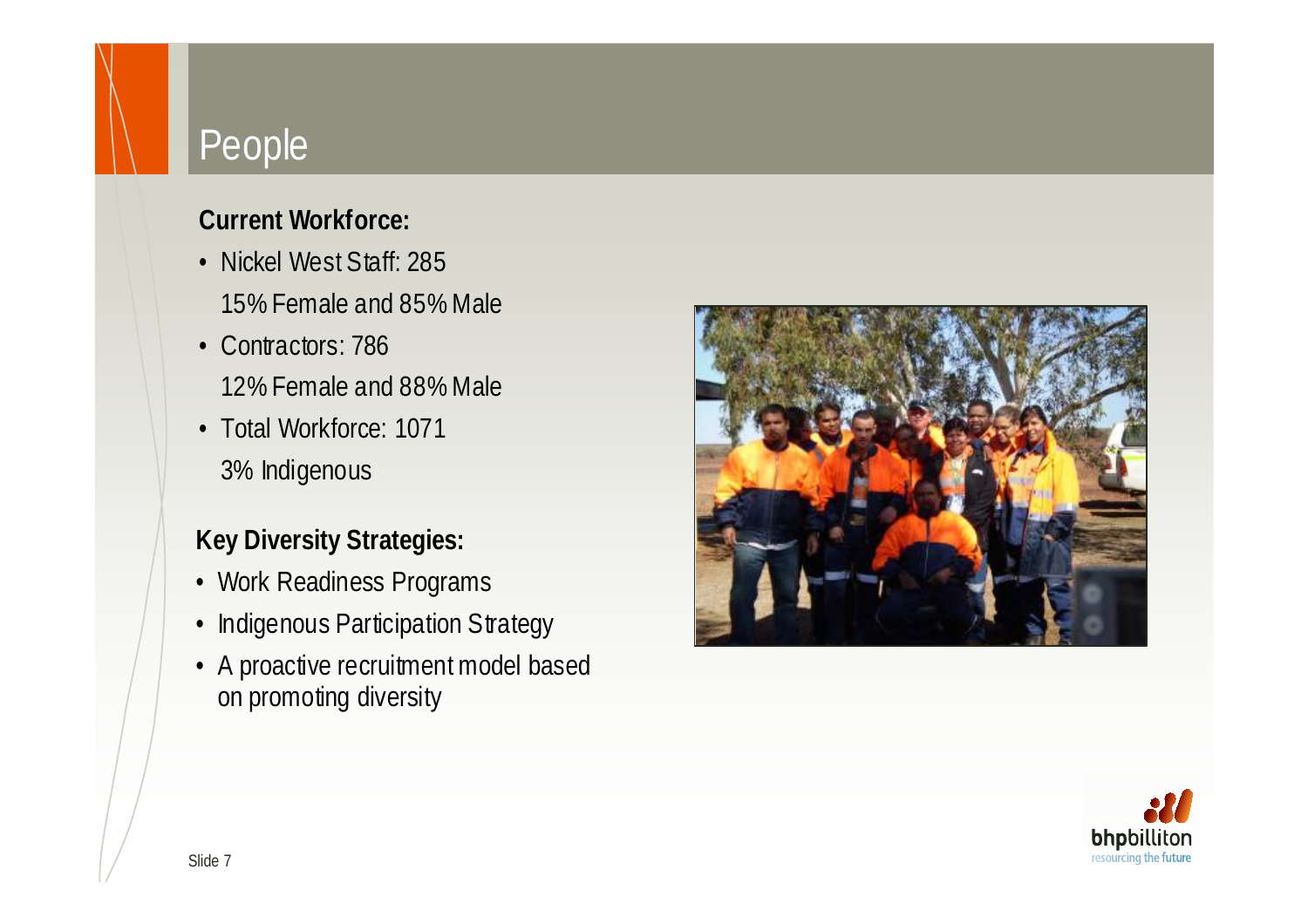#### Slide 8

# Owner operation transition

- Mount Keith Mining Alliance commenced in March 2003
- Strategic decision transition to owner operation
- Modelled on Leinster success
- Business Benefits
	- Zero Harm culture
	- –Direct operational control
	- Reduced turnover
	- –Cost benefit (approx US\$7m pa)
- Completion of transition March 2009



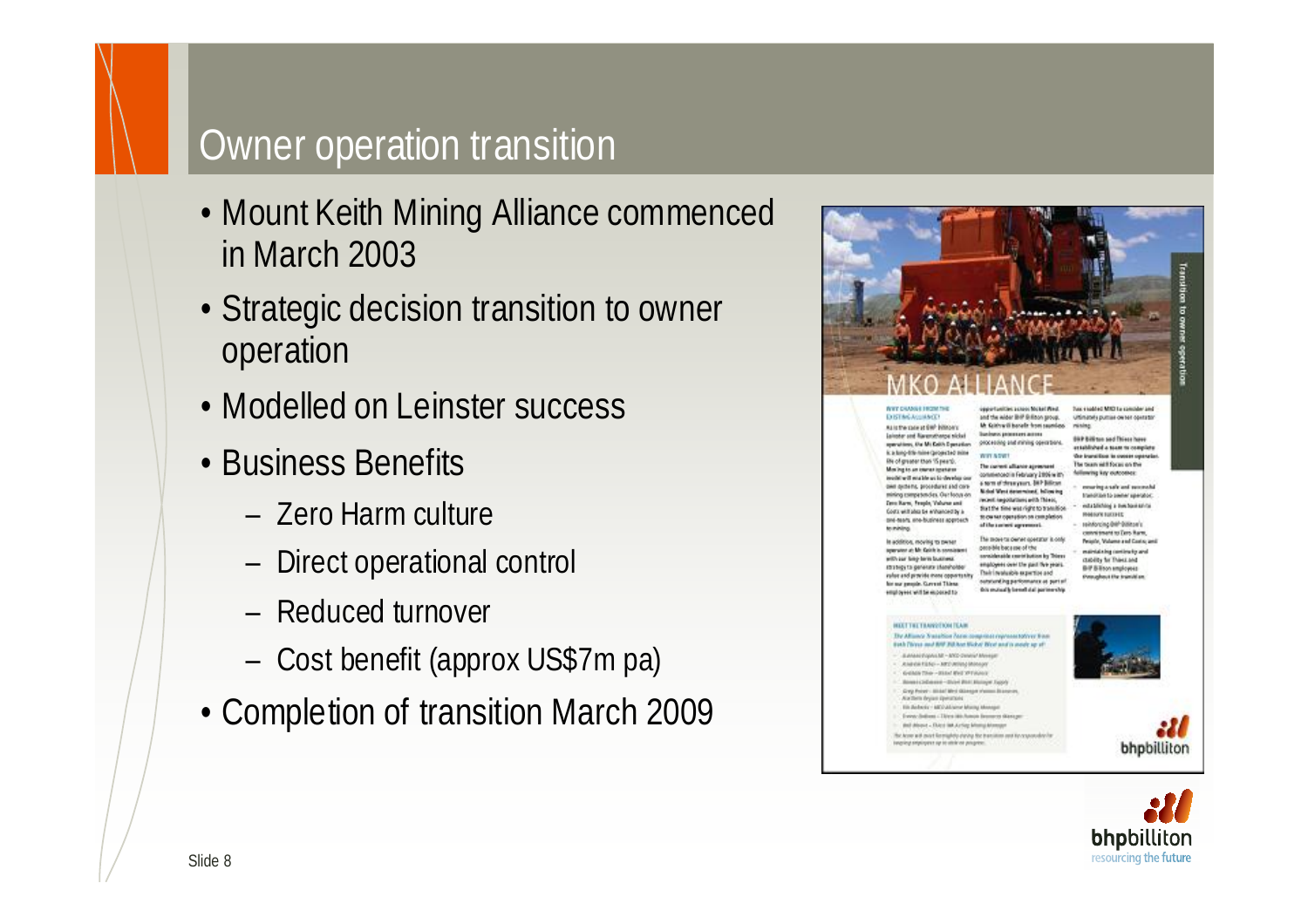Key Messages

**Sustainability** 

Business Overview

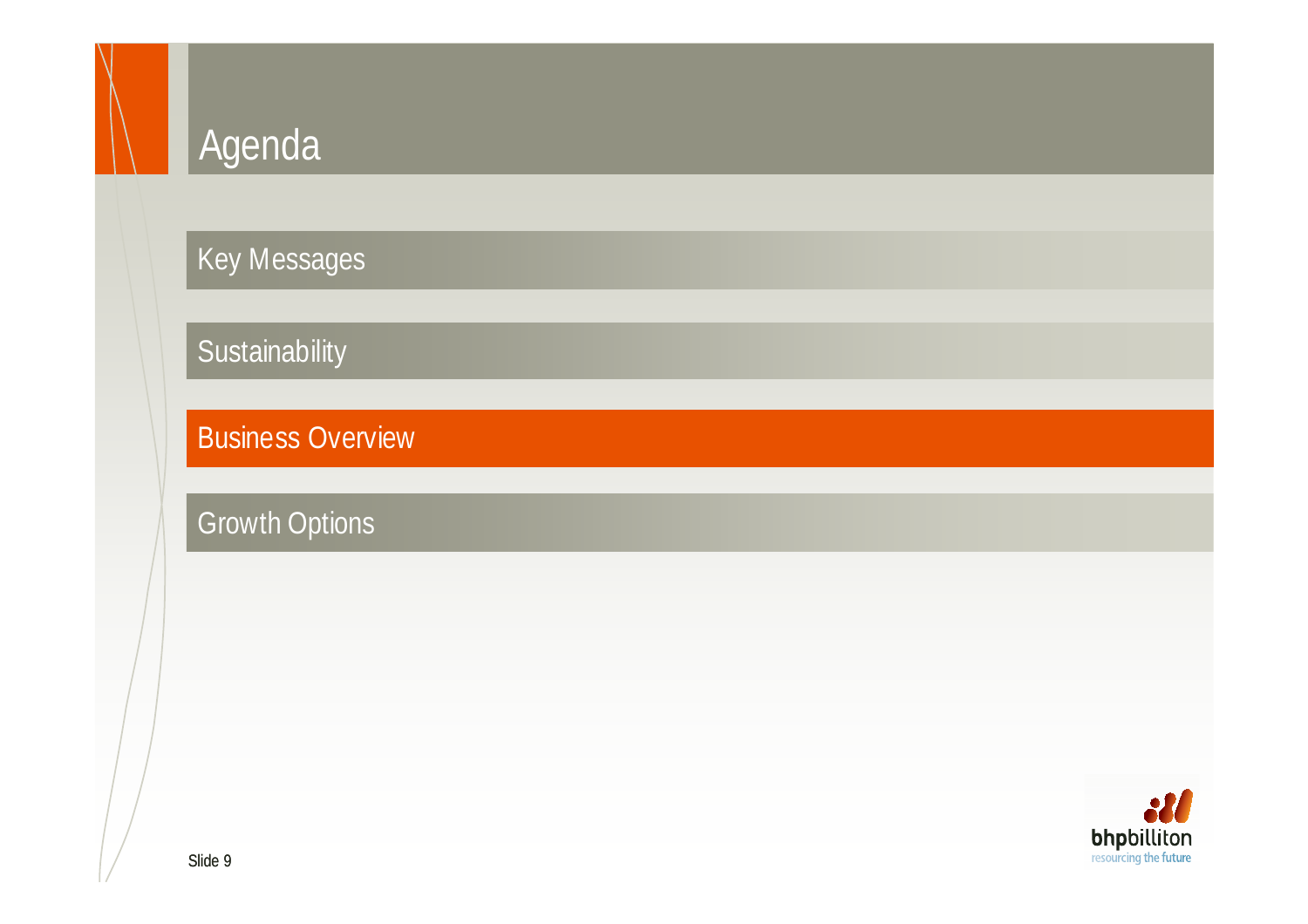## Mount Keith mine and concentrator

#### **Mine**

- Open cut nickel mine
- Reserves<sup>1</sup> of 164 mt @ 0.57% Ni
- Mining rate of 38.8mbcm in FY2008
- Expanded fleet capacity in FY 2009
- Mine life of over 14 years

## **Concentrator**

- Ore throughput capacity ~11.5 mtpa
- Recovery of 65%

#### **Production**

• 30-45 ktpa Ni in concentrate  $@$  ~20% Ni grade

**1. Total; full d etails available in the BHP Billiton Annual Report 2008** 



#### Hitachi EX 8000 Shovel

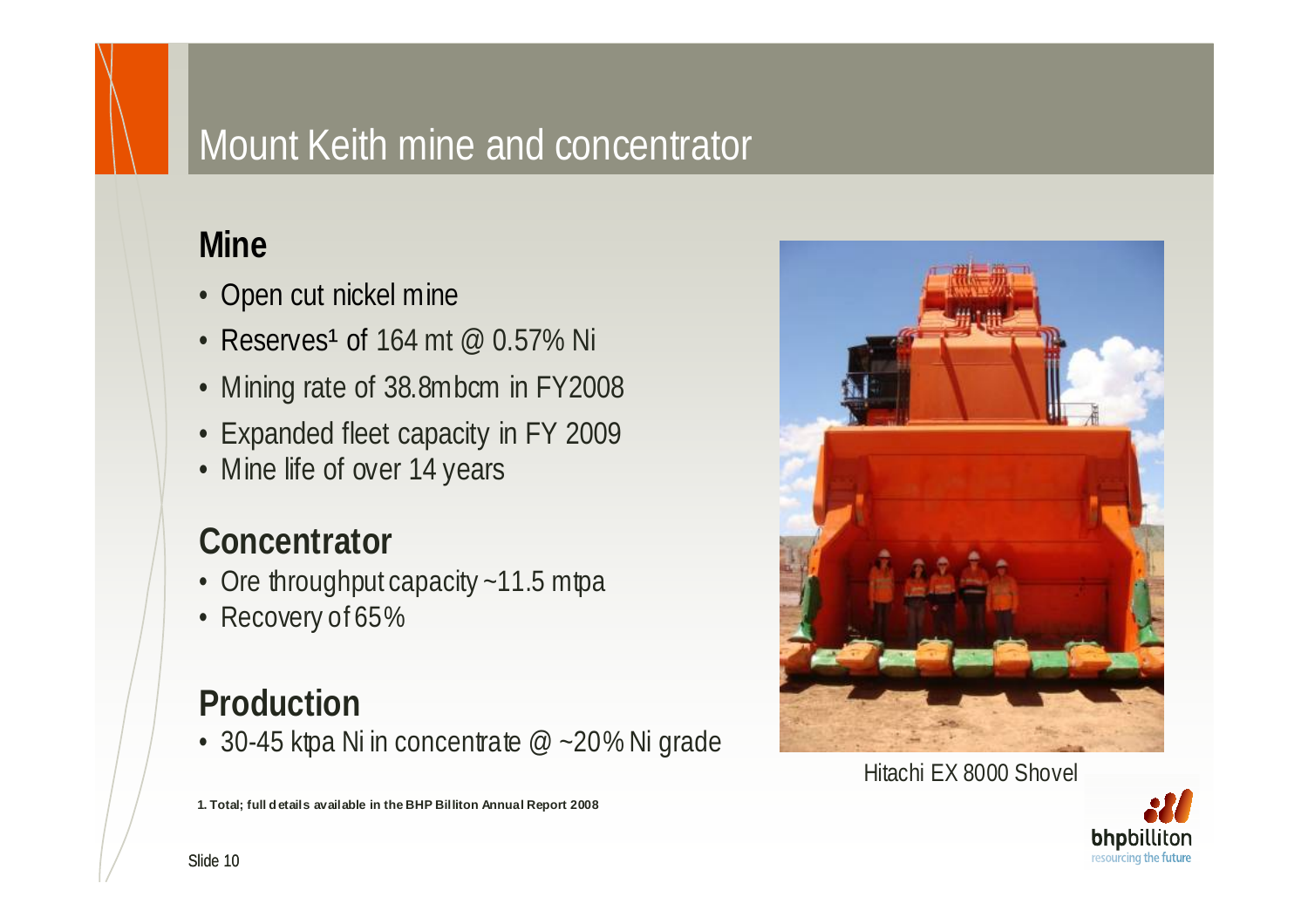## Mount Keith mine



- Increase in the fleet size as the pit expands and gets deeper
- Accelerated stripping to expose more ore
- Increased continuity and reliability of ore for the processing plant
- Blending opportunities to improve the management of head grade, throughput and recovery

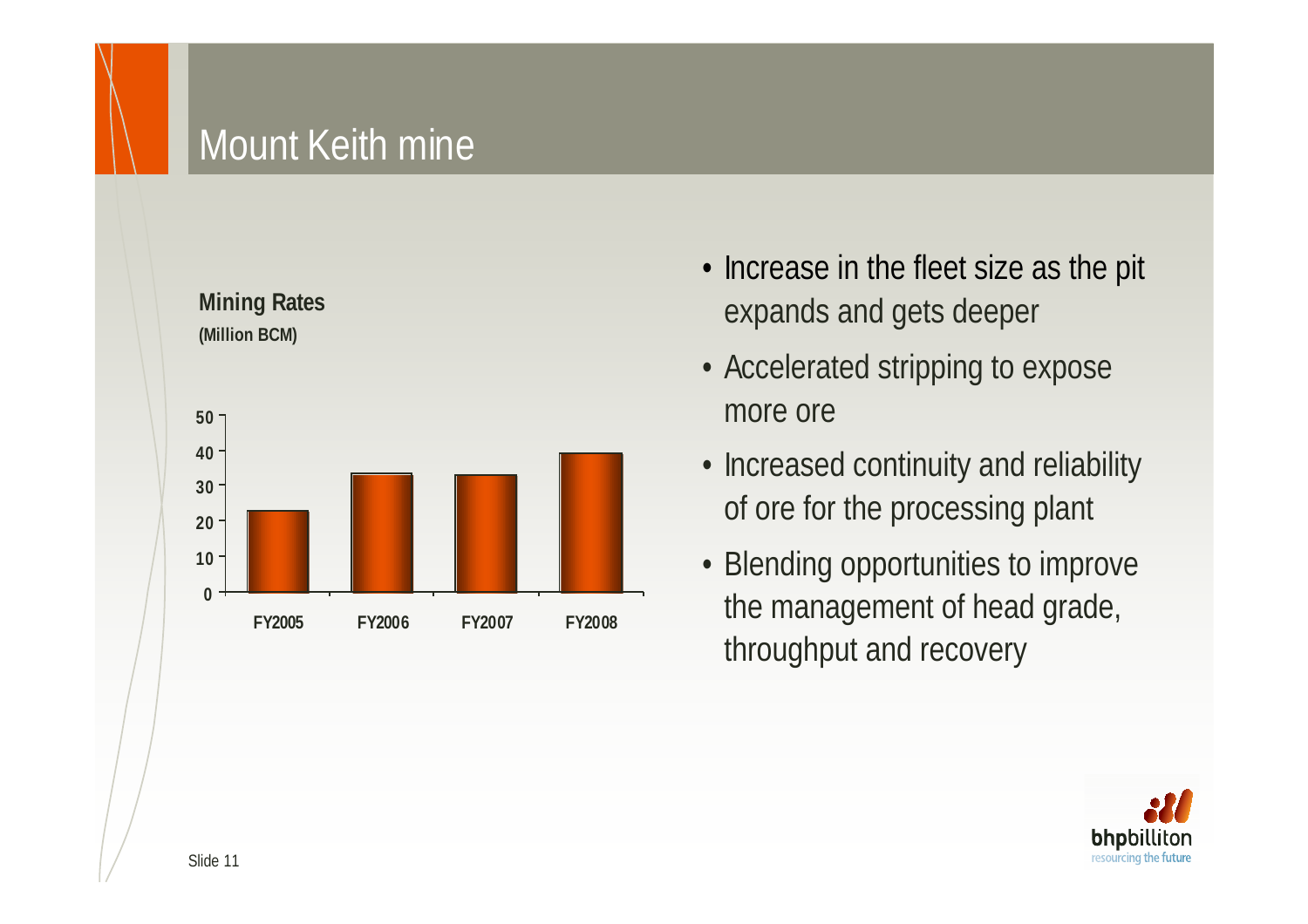#### Positioned for success



The first Hitachi EX8000 and the build team.





FRCP Compliant 793 Haul Truck

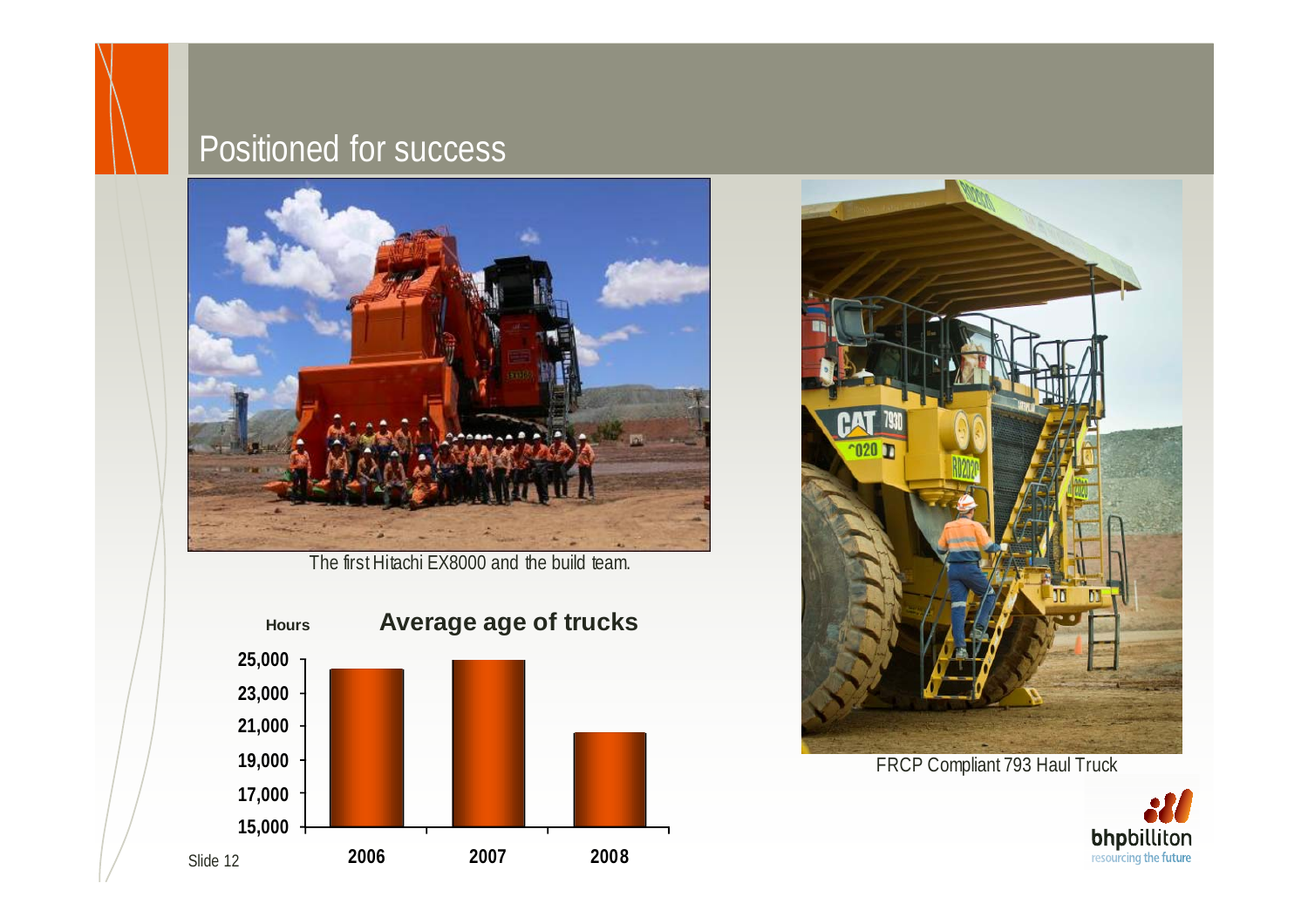## Mount Keith optimisation – maximising value

- Additional 120,000m of drilling data resulted in greater understanding of resource
- Optimised economic value for business via new mine design
- Final result:
	- 1. Managed underlap between Stages G and H in FY2011 and 2012; and
	- 2. Strip ratio and ore generation more consistent.



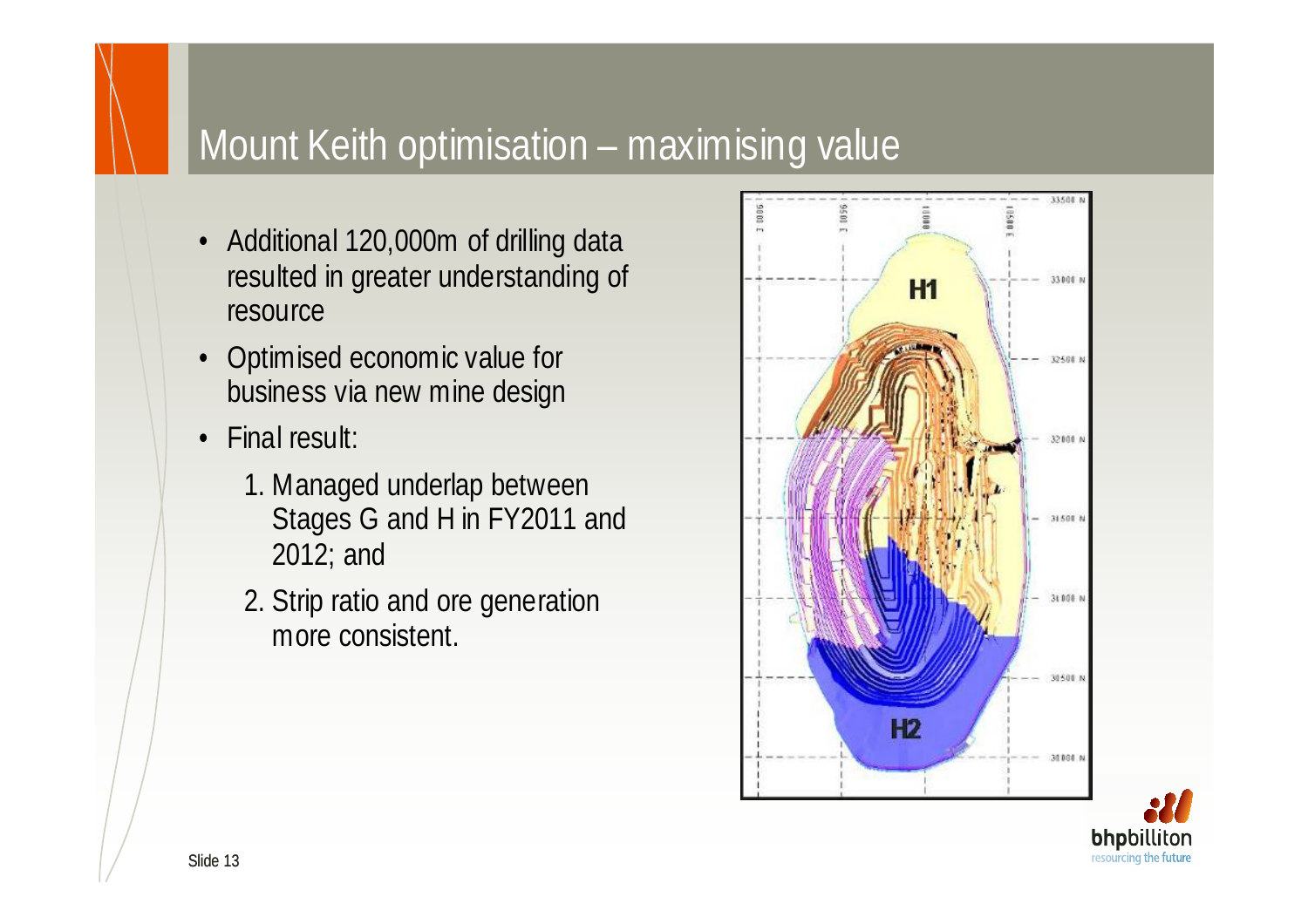## FY2008 Cost structure

#### **Cash operating cost (%)**



#### **Cost Reduction Initiatives**

- Transition to owner-operator
- Increase in tyre life from 2,700 hours to 7,000 hours
- Diesel consumption reduction through use of catalyst and improved equipment operation
- Efficient reagent addition on-stream analysis.

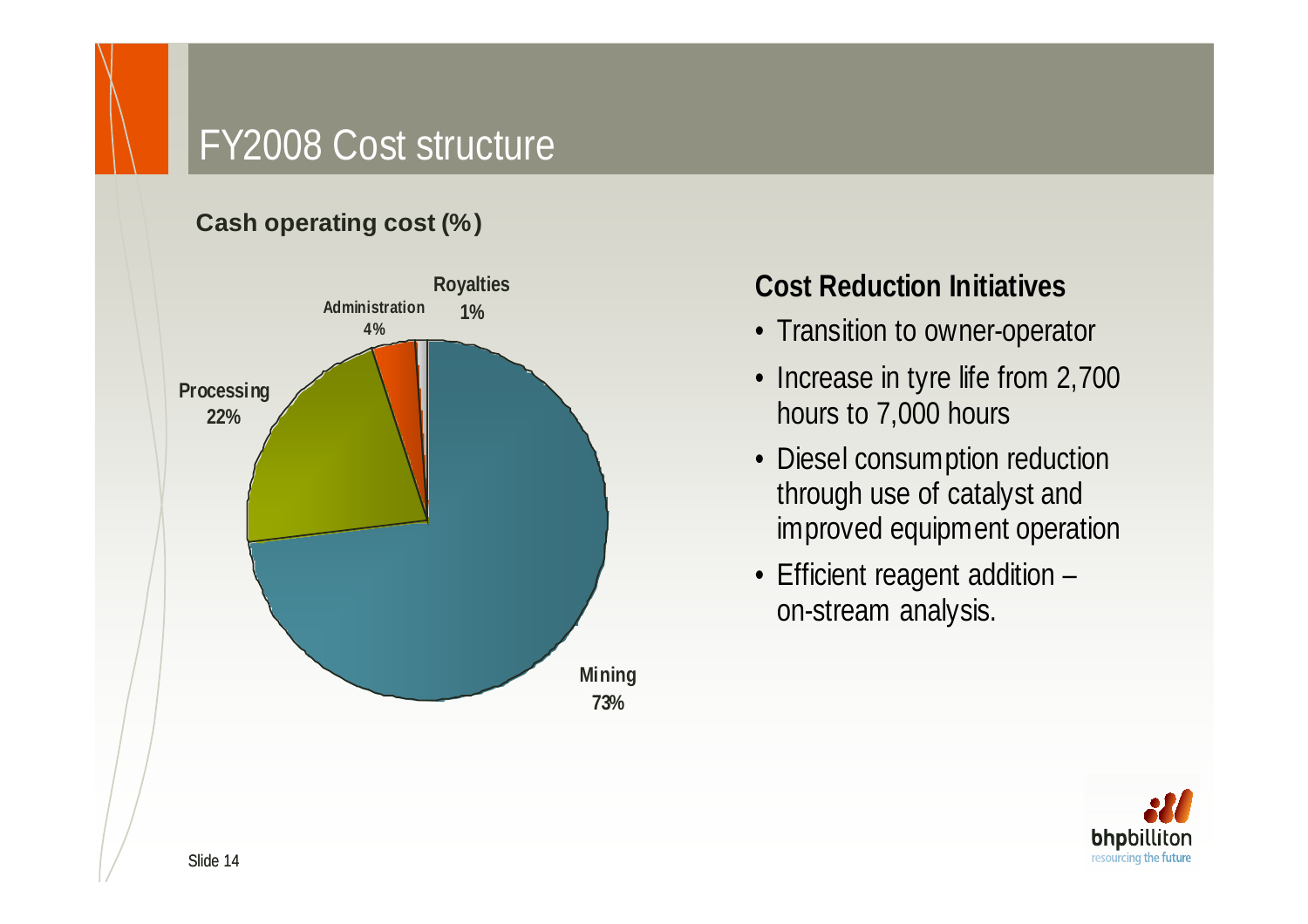Key Messages

**Sustainability** 

Business Overview

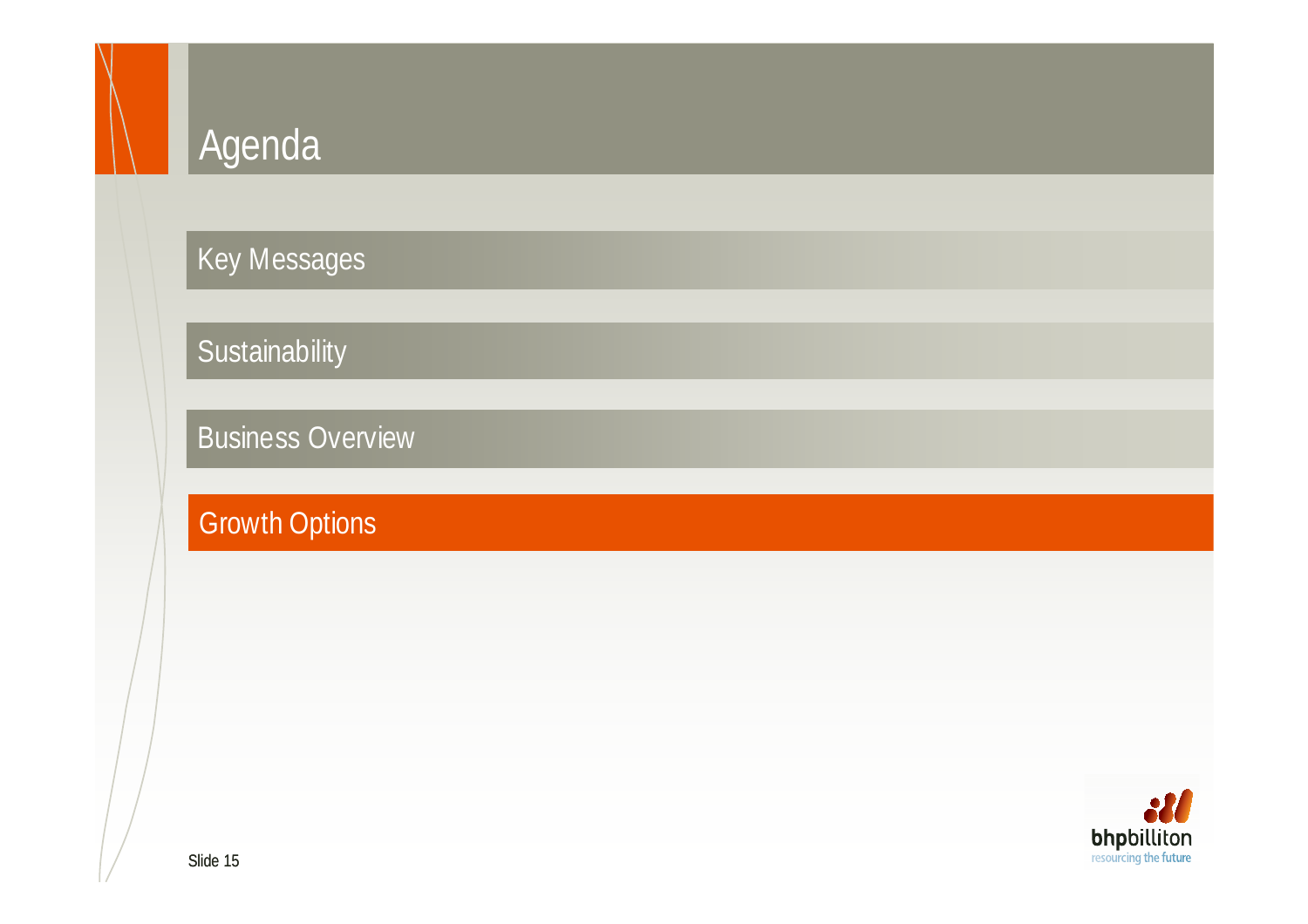# Mount Keith growth options

#### Talc Redesign

- Improved recovery of nickel
- Increased viability of other deposits.

#### Satellite ore bodies

- Significant growth potential
- Exploration and definition drilling under way.



Ground Control Radar

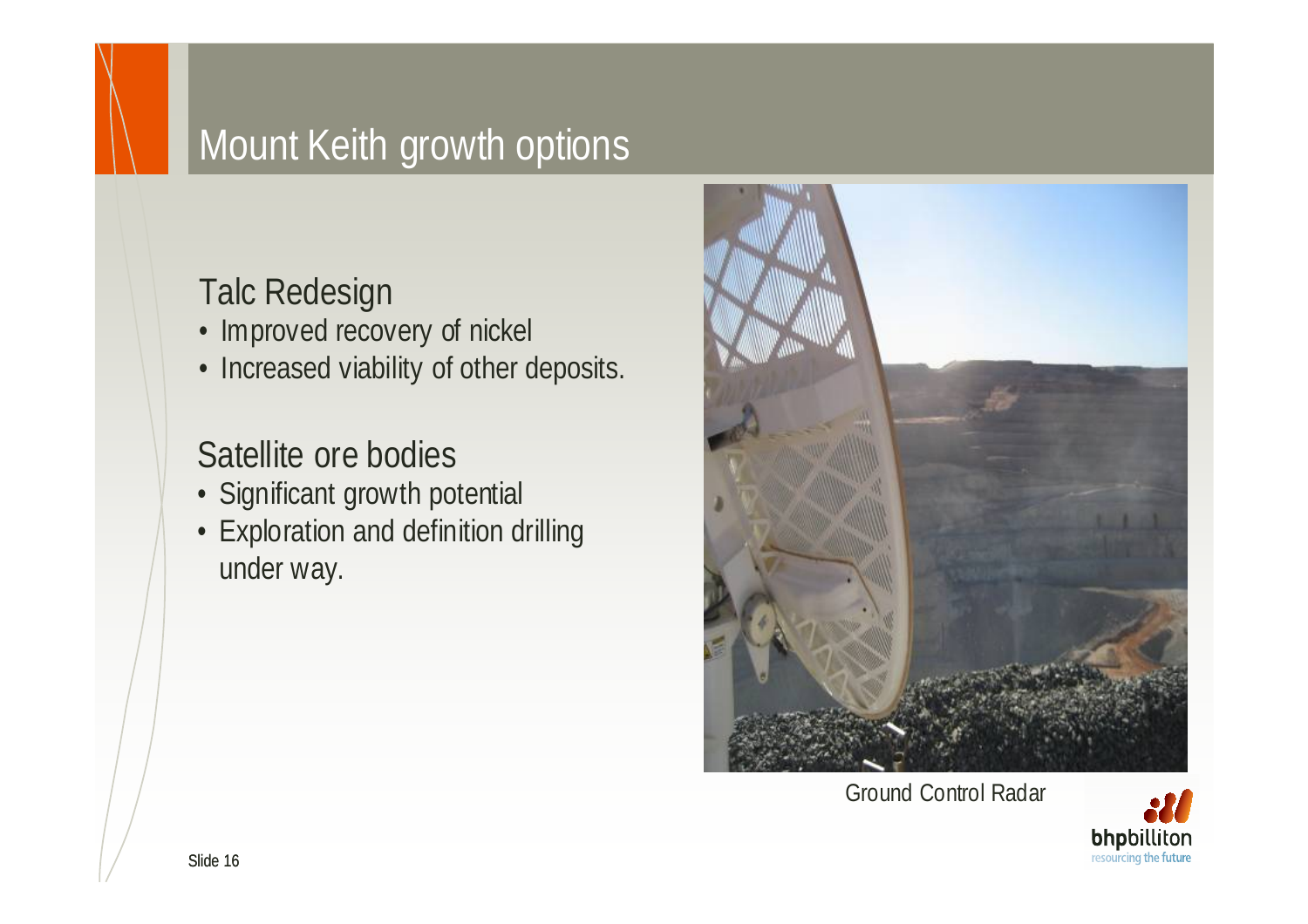## Talc Redesign – unlocking value

**Talc Ore - before…**



#### **Conventional Process**

#### **Talc Ore - Pilot Plant**



#### **BHP Billiton's Talc Redesign**

- Creates value through allowing treatment of otherwise difficult to treat ore
- Increased recovery for Talc/Nickel ores
- Access to Talc/Nickel ore in stockpiles
- Makes other resources commercially feasible
- •BHP Billiton proprietary technology

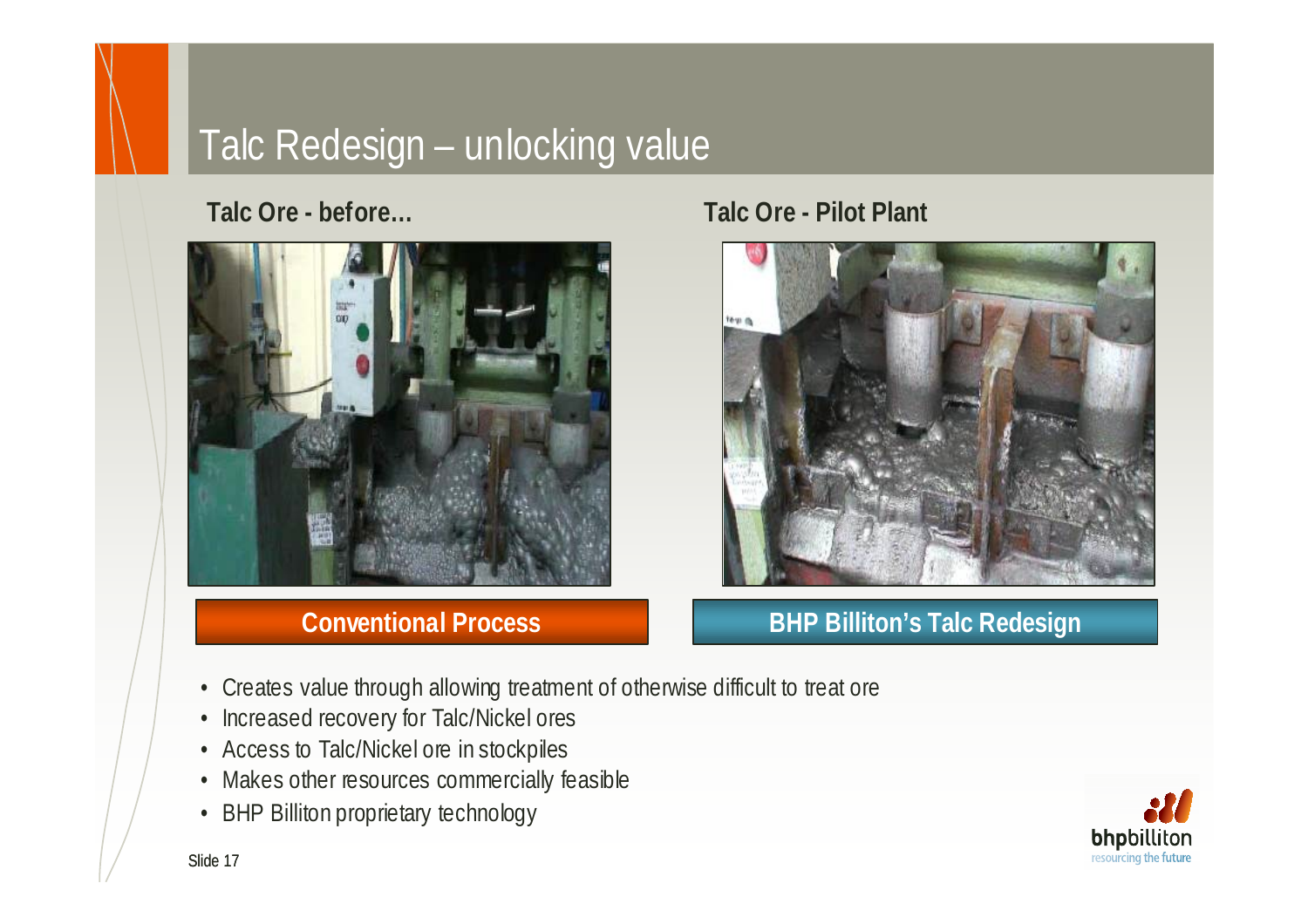## **Conclusion**

- •Increasing mining rate to compensate for increased strip ratio
- •Processing plant improvements to treat talc ores
- •Owner operator
- •Growth options